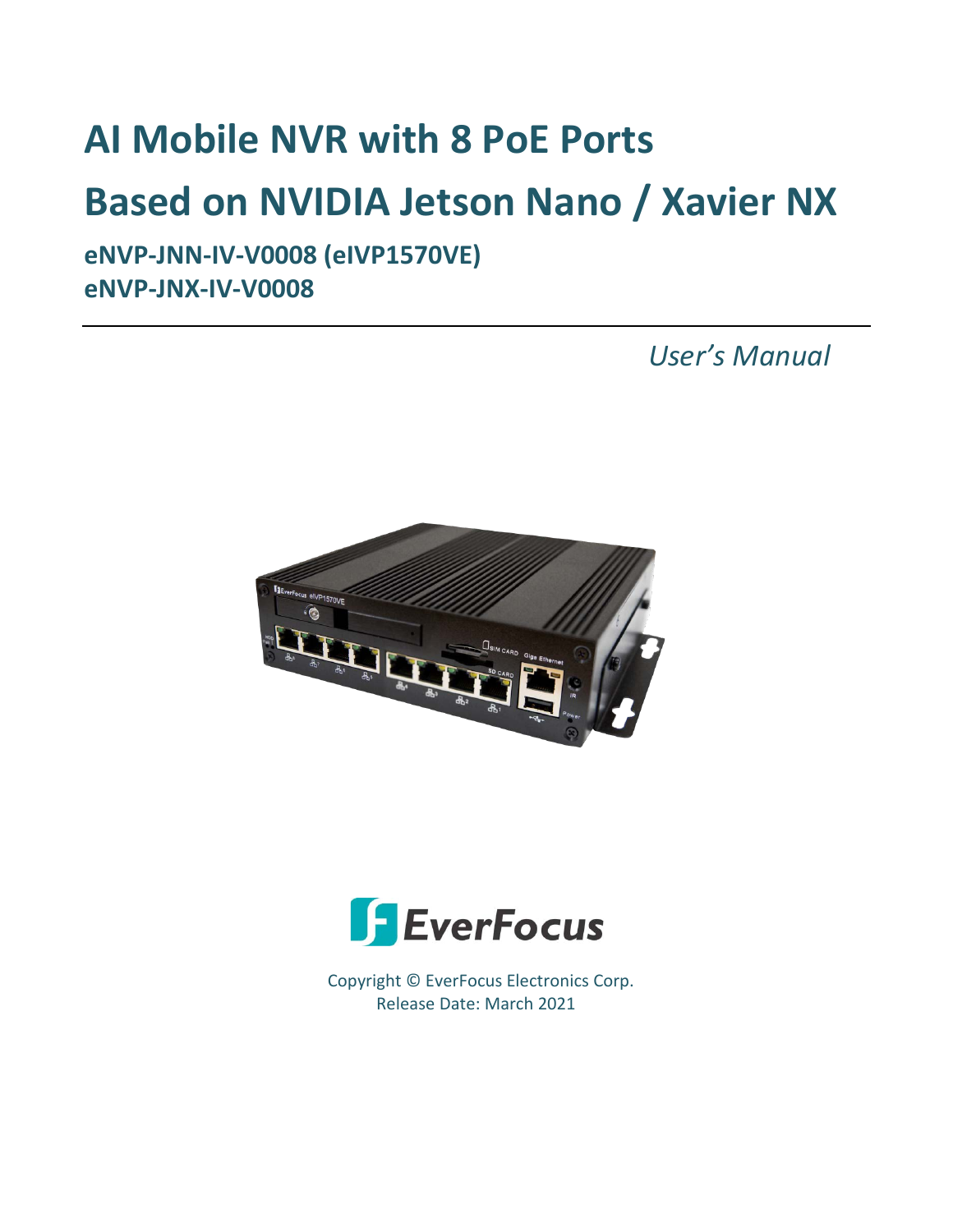## **AI Mobile NVR with 8 PoE Ports Based on NVIDIA Jetson Nano / Xavier NX eNVP-JNN-IV-V0008 (eIVP1570VE) eNVP-JNX-IV-V0008**

User's Manual

### 1995-2021 EverFocus Electronics Corp. www.everfocus.com.tw

### **Disclaimer**

All the images including product pictures or screen shots in this document are for example only. The images may vary depending on the product and software version. Information contained in this document is subject to change without notice.

### **Copyright**

All rights reserved. No part of the contents of this manual may be reproduced or transmitted in any form or by any means without written permission of the EverFocus Electronics Corporation.

### **Acknowledgements**

- NVIDIA is a trademark of the NVIDIA Corporation.
- All other product names or trademarks are properties of their respective owners.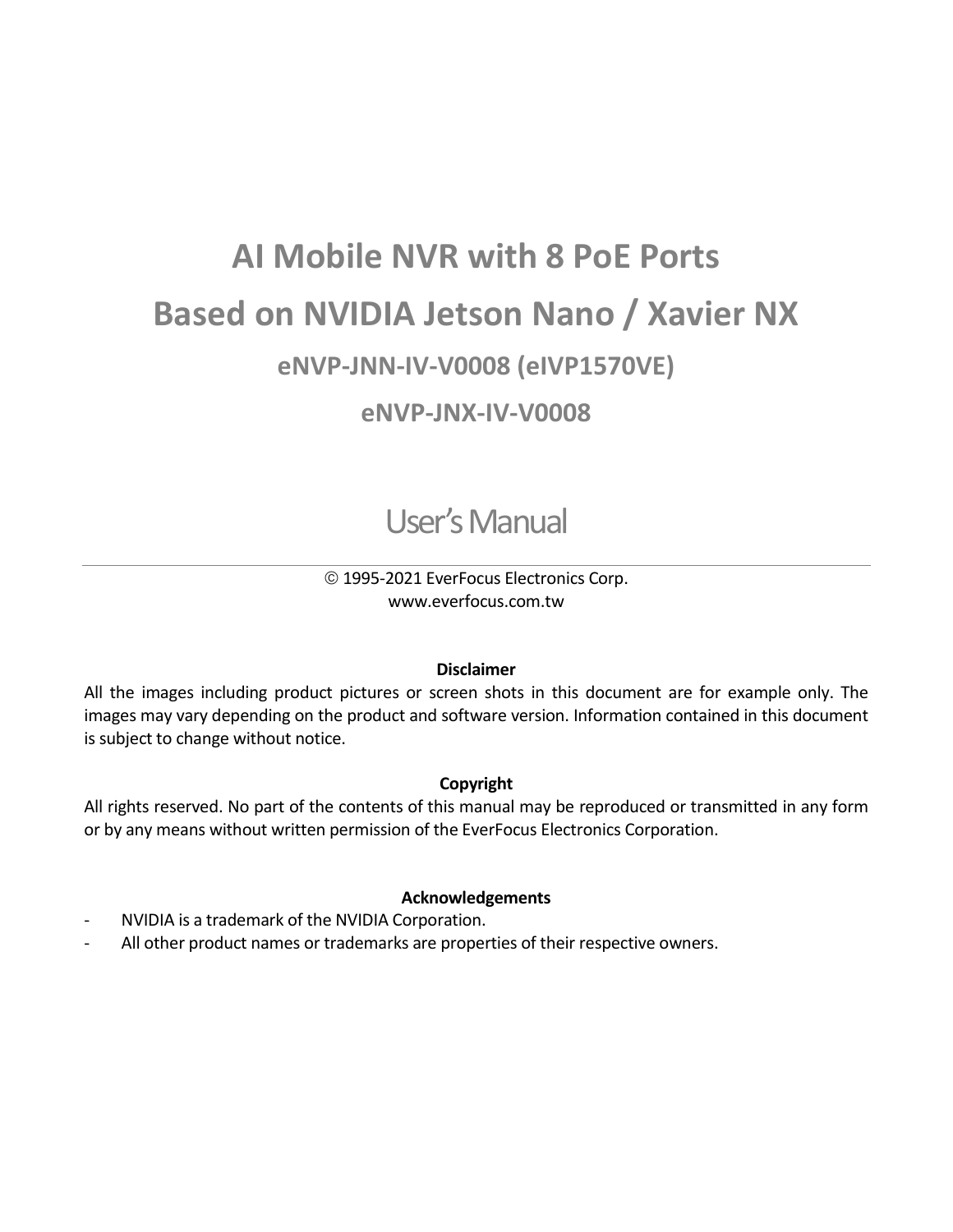### **Safety Precautions**

Please read the following safety instructions carefully. It is advised that you keep this manual for future references.

- $\triangleright$  All cautions and warnings on the device should be noted.
- $\triangleright$  All cables and adapters supplied by EverFocus are certified and in accordance with the material safety laws and regulations of the country of sale. Do not use any cables or adapters not supplied by EverFocus to prevent system malfunction or fires.
- $\triangleright$  Make sure the power source matches the power rating of the device.
- $\triangleright$  Position the power cord so that people cannot step on it. Do not place anything over the power cord.
- $\triangleright$  Always completely disconnect the power before working on the system's hardware.
- $\triangleright$  No connections should be made when the system is powered as a sudden rush of power may damage sensitive electronic components.
- $\triangleright$  If the device is not to be used for a long time, disconnect it from the power supply to avoid damage by transient over-voltage.
- $\triangleright$  Always disconnect this device from any AC supply before cleaning.
- $\triangleright$  While cleaning, use a damp cloth instead of liquid or spray detergents.
- $\triangleright$  Make sure the device is installed near a power outlet and is easily accessible.
- $\triangleright$  Keep this device away from humidity.
- $\triangleright$  Place the device on a solid surface during installation to prevent falls.
- $\triangleright$  Do not cover the openings on the device to ensure optimal heat dissipation.
- $\triangleright$  Watch out for high temperatures when the system is running.
- $\triangleright$  Do not touch the heat sink or heat spreader when the system is running.
- $\triangleright$  Never pour any liquid into the openings. This could cause fire or electric shock.
- $\triangleright$  As most electronic components are sensitive to static electrical charge, be sure to ground yourself to prevent static charge when installing the internal components. Use a grounding wrist strap and contain all electronic components in any static-shielded containers.
- $\triangleright$  If any of the following situations arises, please contact our service personnel (ts@everfocus.com.tw):
	- Damaged power cord or plug
	- Liquid intrusion to the device
	- Exposure to moisture
	- Device is not working as expected or in a manner as described in this manual
	- The device is dropped or damaged
	- Any obvious signs of damage displayed on the device
- ▶ DO NOT LEAVE THIS DEVICE IN AN UNCONTROLLED ENVIRONMENT WITH TEMPERATURES BEYOND THE DEVICE'S PERMITTED STORAGE TEMPERATURES (SEE SPECIFICATION) TO PREVENT DAMAGE.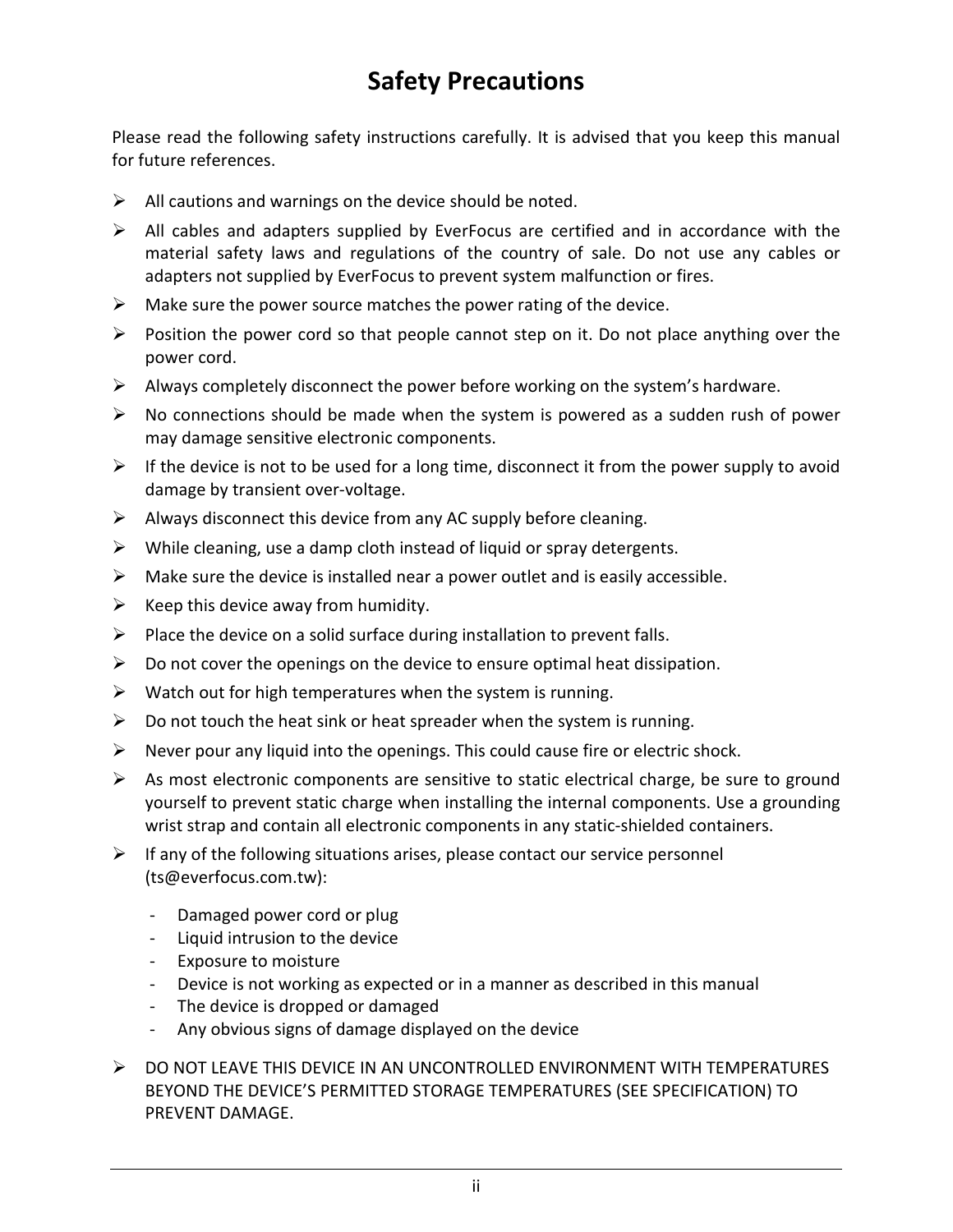### **FCC Statement**



This device complies with Part 15 FCC Rules. Operation is subject to the following two conditions: (1) this device may not cause harmful interference, and (2) this device must accept any interference received including interference that may cause undesired operation.

### Caution:

There is a danger of explosion if the battery is incorrectly replaced. Replace only with the same or equivalent type recommended by the manufacturer. Dispose of used batteries according to the manufacturer's instructions and your local government's recycling or disposal directives.

### Attention:

Il y a un risque d'explosion si la batterie est remplacée de façon incorrecte.

Ne la remplacer qu'avec le même modèle ou équivalent recommandé par le constructeur. Recycler les batteries usées en accord avec les instructions du fabricant et les directives gouvernementales de recyclage.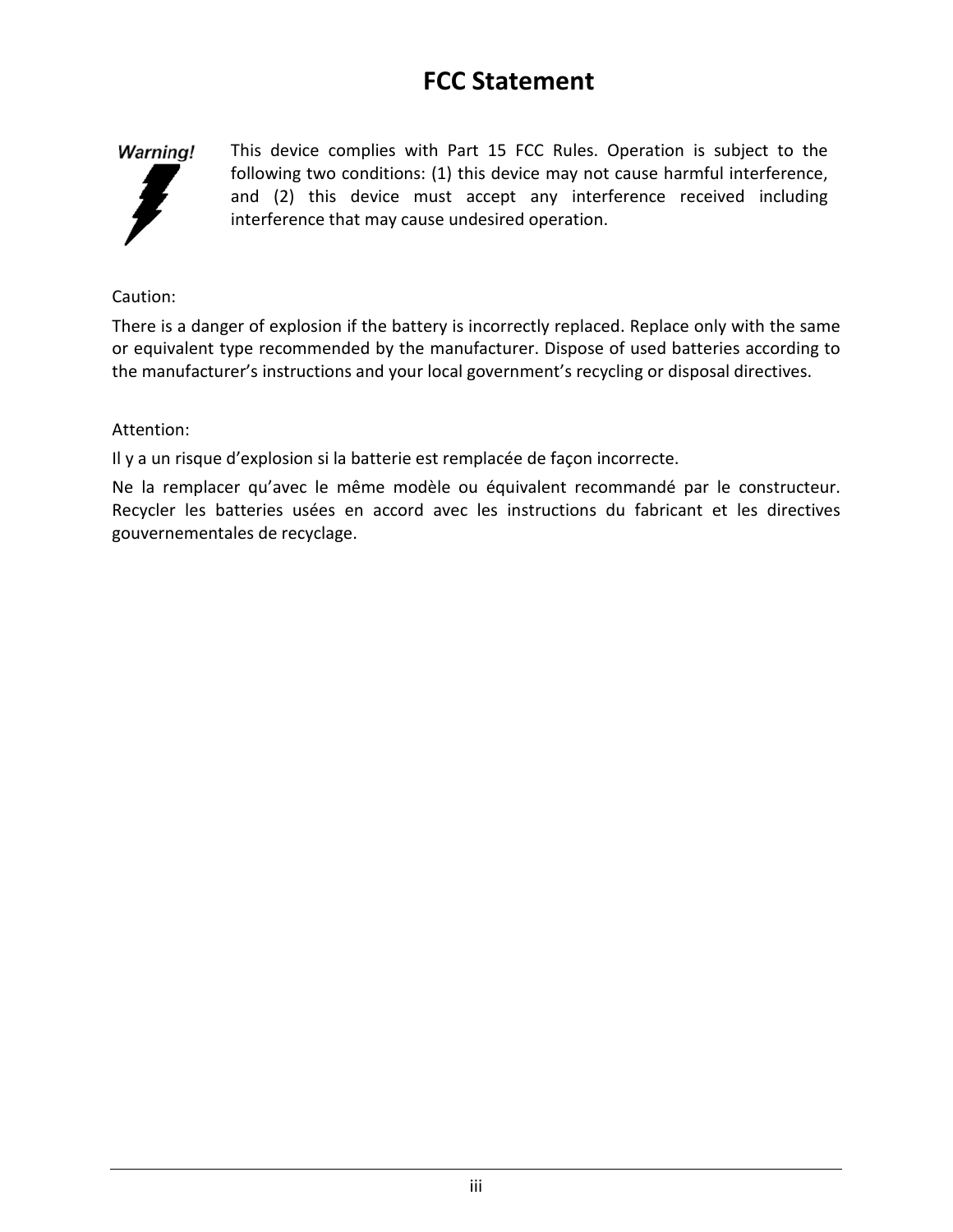### **TABLE OF CONTENTS**

| $1_{-}$          |  |
|------------------|--|
| 1.1              |  |
| 1.2              |  |
| 1.3              |  |
| 1.4              |  |
| 1.5              |  |
| 1.6              |  |
| 1.7              |  |
| 2.               |  |
| 2.1              |  |
| 2.2 <sub>2</sub> |  |
| 2.2.1            |  |
| 2.2.2            |  |
| 2.3              |  |
| 3.               |  |
| 3.1              |  |
| 3.2              |  |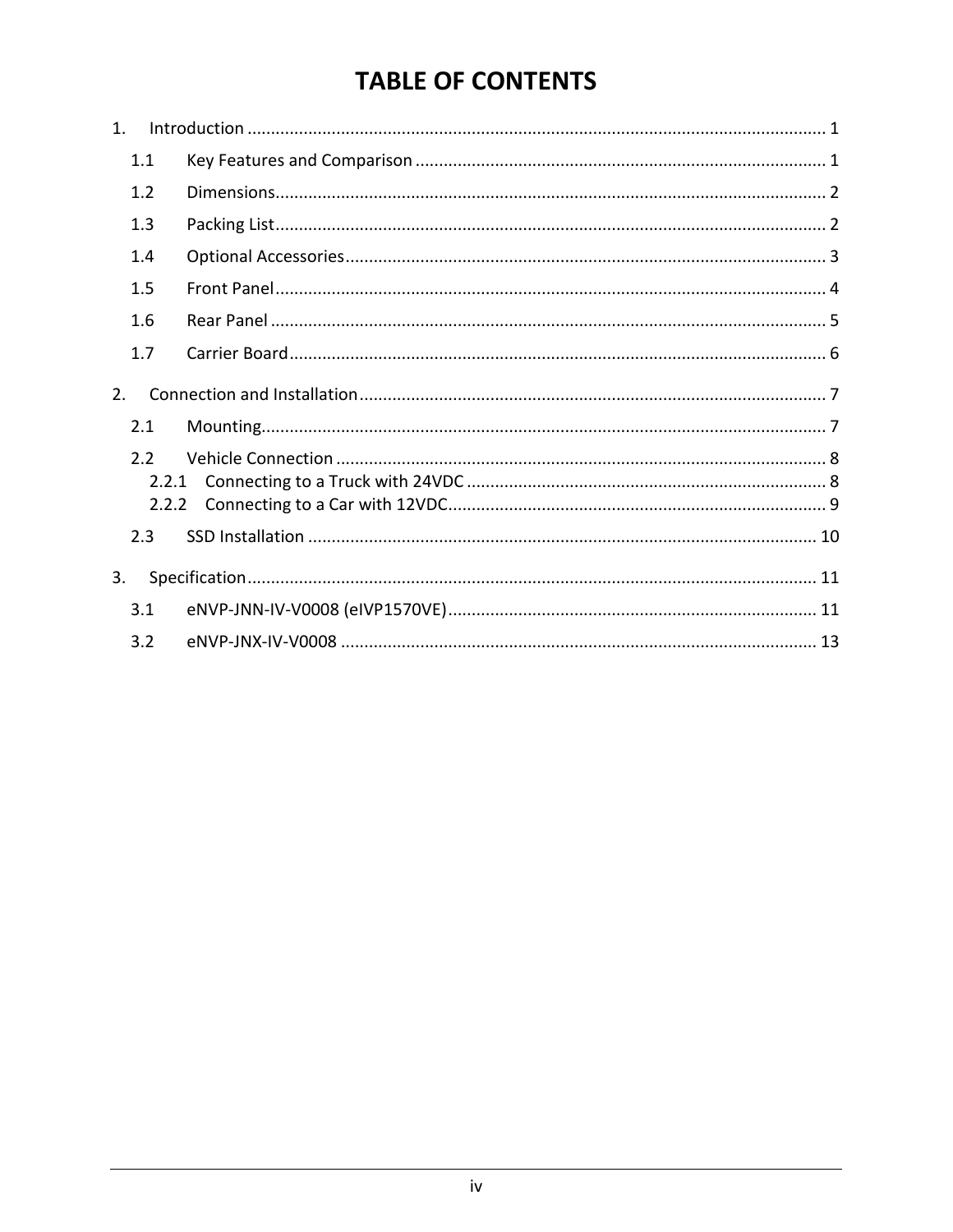

**Chapter**

# 1

### <span id="page-5-0"></span>**1. Introduction**

EverFocus eNVP-JNN-IV-V and eNVP-JNX-IV-V are fanless AI mobile NVRs based on NVIDIA® Jetson Nano™ and Jetson Xavier NX respectively, both of the models are fanless and designed for transportation market.

The models are installed with EverFocus in-house designed NVR software, providing basic NVR functions including real-time live view, video recording, video playback, alarm notification and etc.. AI functions such as driver fatigue and distraction monitoring, pedestrian detection and vehicle detection can be performed using the NVR software. To cater to the transportation market, this AI mobile NVR supports wireless network, GPS, G-sensor, 9-36V wide DC range and complies with MIL-STD-810G standard.

The models support up to 8 PoE ports and wide operating temperature ranging from -20°C to 65°C. It also features one removable 2.5 SATA SSD tray, one SIM card slot, two mini PCIe interfaces and RS-232/RS-485 interfaces, which carries everything you need for computing in your application.

| <b>Model Name</b>                                                    | <b>eNVP-JNN-IV-V0008</b>                                   | <b>eNVP-JNX-IV-V0008</b>                                     |  |
|----------------------------------------------------------------------|------------------------------------------------------------|--------------------------------------------------------------|--|
| <b>Jetson Family</b>                                                 | Based on NVIDIA Jetson Nano                                | Based on NVIDIA Jetson Xavier NX                             |  |
| <b>Al Performance</b>                                                | 472 GFLOPs                                                 | 21 TOPS                                                      |  |
| <b>CPU</b>                                                           | Quad-core ARM® Cortex®-A57<br><b>MPCore</b>                | 6-core NVIDIA Carmel ARM®v8.2 64-<br>bit CPU $6MBL2 + 4MBL3$ |  |
| <b>GPU</b>                                                           | 128-core NVIDIA Maxwell™ GPU                               | 384-core NVIDIA Volta™ GPU with 48<br><b>Tensor Cores</b>    |  |
| <b>Memory</b>                                                        | Onboard 4 GB 64-bit LPDDR4<br>25.6GB/s                     | Onboard 8 GB 128-bit LPDDR4x @<br>1600 MHz 51.2GB/s          |  |
| <b>OS</b>                                                            | 16 GB eMMC 5.1                                             | 16 GB eMMC 5.1                                               |  |
| <b>Video Input</b>                                                   | IP camera x 8                                              | IP camera x 16                                               |  |
| <b>Video Decode</b>                                                  | Up to $1 \times 4K$ @60fps                                 | Up to $2 \times 4K$ @60fps                                   |  |
| <b>Video Output</b>                                                  | HDMI (2.0 a/b maximum 3840 x 2160) x 1; VGA x 1 (optional) |                                                              |  |
| GbE port x1, PoE ports (10/100 MbE, total 75W) x 8<br><b>Network</b> |                                                            |                                                              |  |
| <b>Certificate</b>                                                   | CE, FCC, (EN50155, E-Mark project-based)                   |                                                              |  |

### <span id="page-5-1"></span>**1.1 Key Features and Comparison**

For more details about the model spec, please refer to *Chapter 3 Specification*.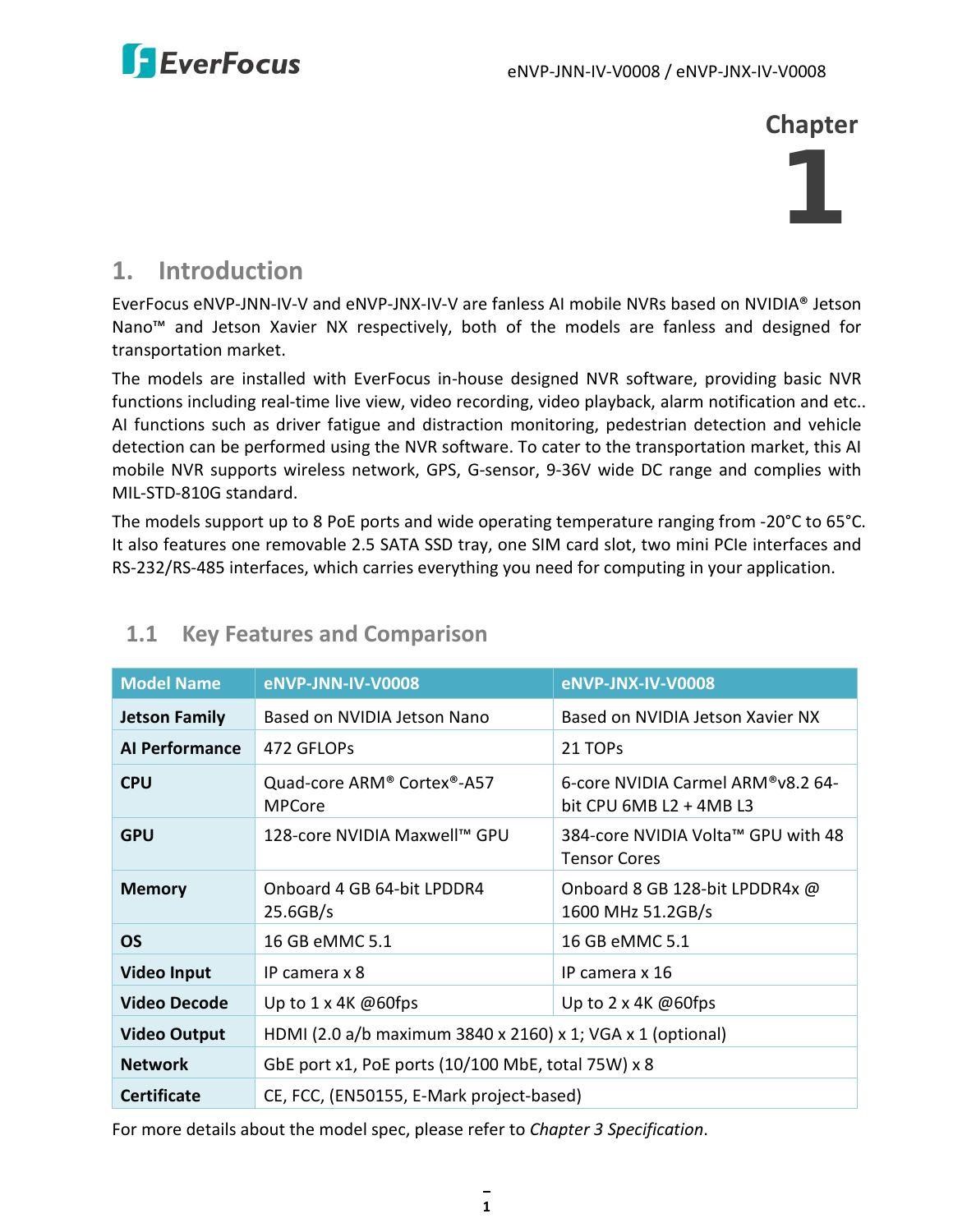

### <span id="page-6-0"></span>**1.2 Dimensions**



### <span id="page-6-1"></span>**1.3 Packing List**

| • Al Mobile NVR $x$ 1                                                 | SSD Lock Key x 2                                                                         |
|-----------------------------------------------------------------------|------------------------------------------------------------------------------------------|
| • Power Harness Cable x 1 (Please refer to<br>2.2 Vehicle Connection) | • Bracket Screw Kit $x 1$ (with 4 screws and 8<br>spacers. Please refer to 2.1 Mounting) |

### **Note:**

- 1. Equipment configurations and supplied accessories vary by country. Please consult your local EverFocus office or agents for more information. Please also keep the shipping carton for possible future use.
- 2. Contact the shipper if any items appear to have been damaged in the shipping process.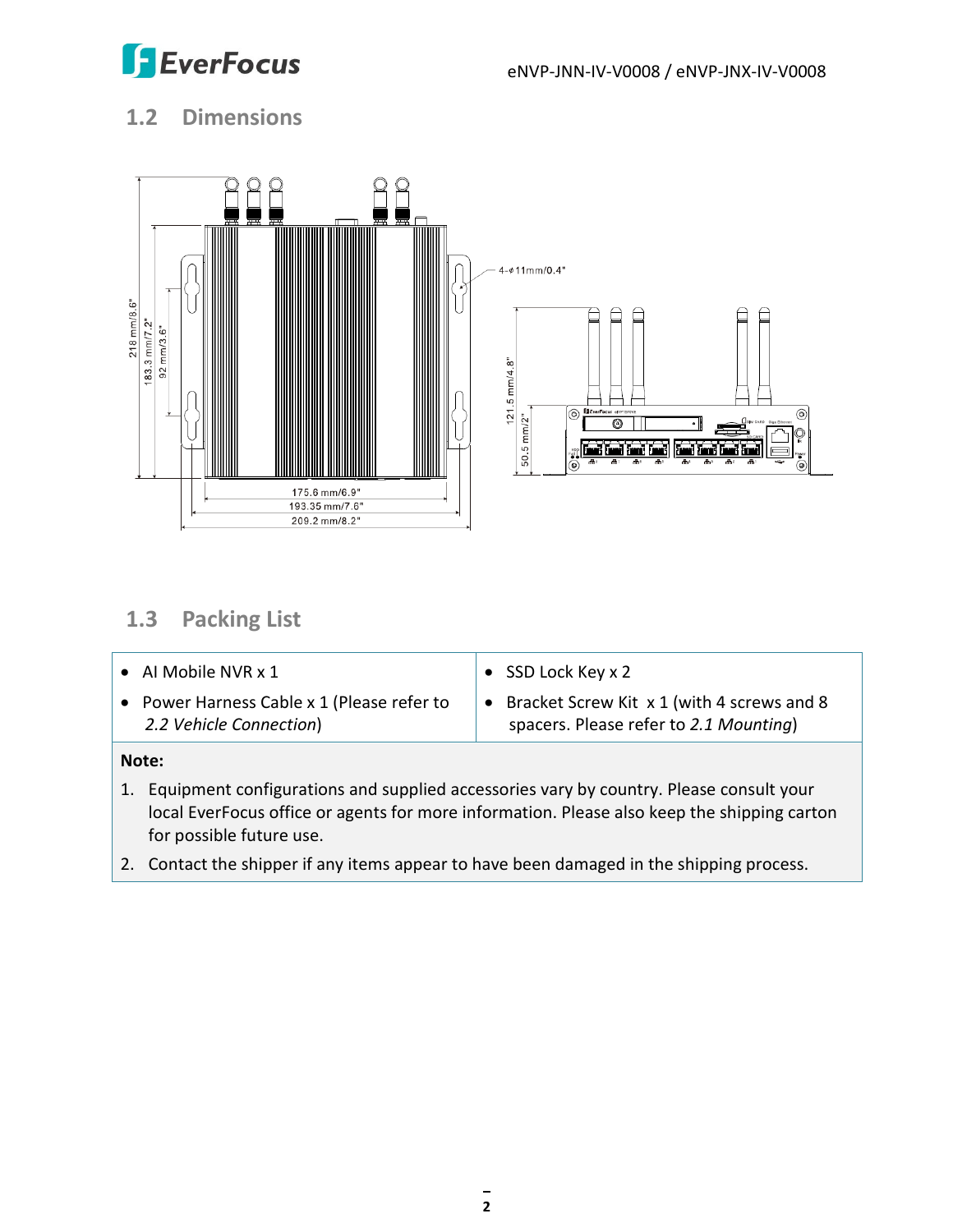

### <span id="page-7-0"></span>**1.4 Optional Accessories**

The AI Mobile NVR features Wi-Fi/4G/GPS. You can optionally connect Wi-Fi/4G/GPS module to the device. Please contact your local EverFocus office or agents for more information.

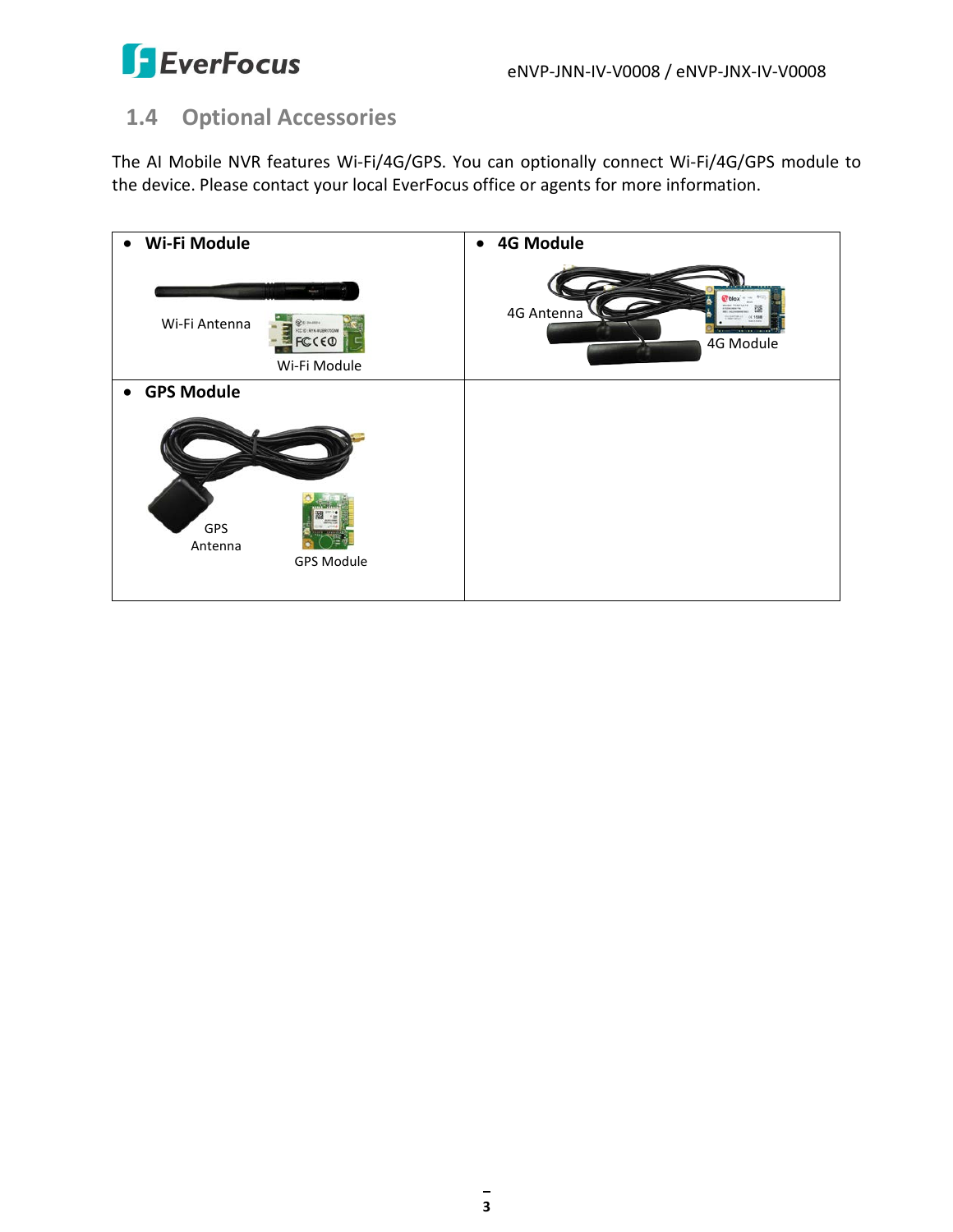

### <span id="page-8-0"></span>**1.5 Front Panel**



| No.            | <b>Name</b>            | <b>Description</b>                                                                          |
|----------------|------------------------|---------------------------------------------------------------------------------------------|
| 1              | <b>SSD Key Lock</b>    | Lock and unlock the SSD tray (see 2.3 SSD Installation).                                    |
| $\overline{2}$ | <b>SD Card Slot</b>    | Insert a SD card to the card slot.                                                          |
| 3              | <b>SIM Card Slot</b>   | Insert a SIM card to the card slot.                                                         |
| 4              | LAN/WAN                | One 10/100/1000 Base-Tx Ethernet ports for connecting to the<br>network.                    |
| 5              | <b>IR</b>              | This function is currently reserved.                                                        |
| 6              | <b>LED Indicator</b>   | HDD: HDD LED indicator.<br>Fail: System Fail LED indicator.                                 |
| 7              | <b>PoE Ports</b>       | PoE ports (10/100 MbE, total 75W) for connecting to the IP cameras<br>or other PoE devices. |
| 8              | <b>USB2.0</b>          | USB2.0 port.                                                                                |
| 9              | <b>Power Indicator</b> | Power LED indicator.                                                                        |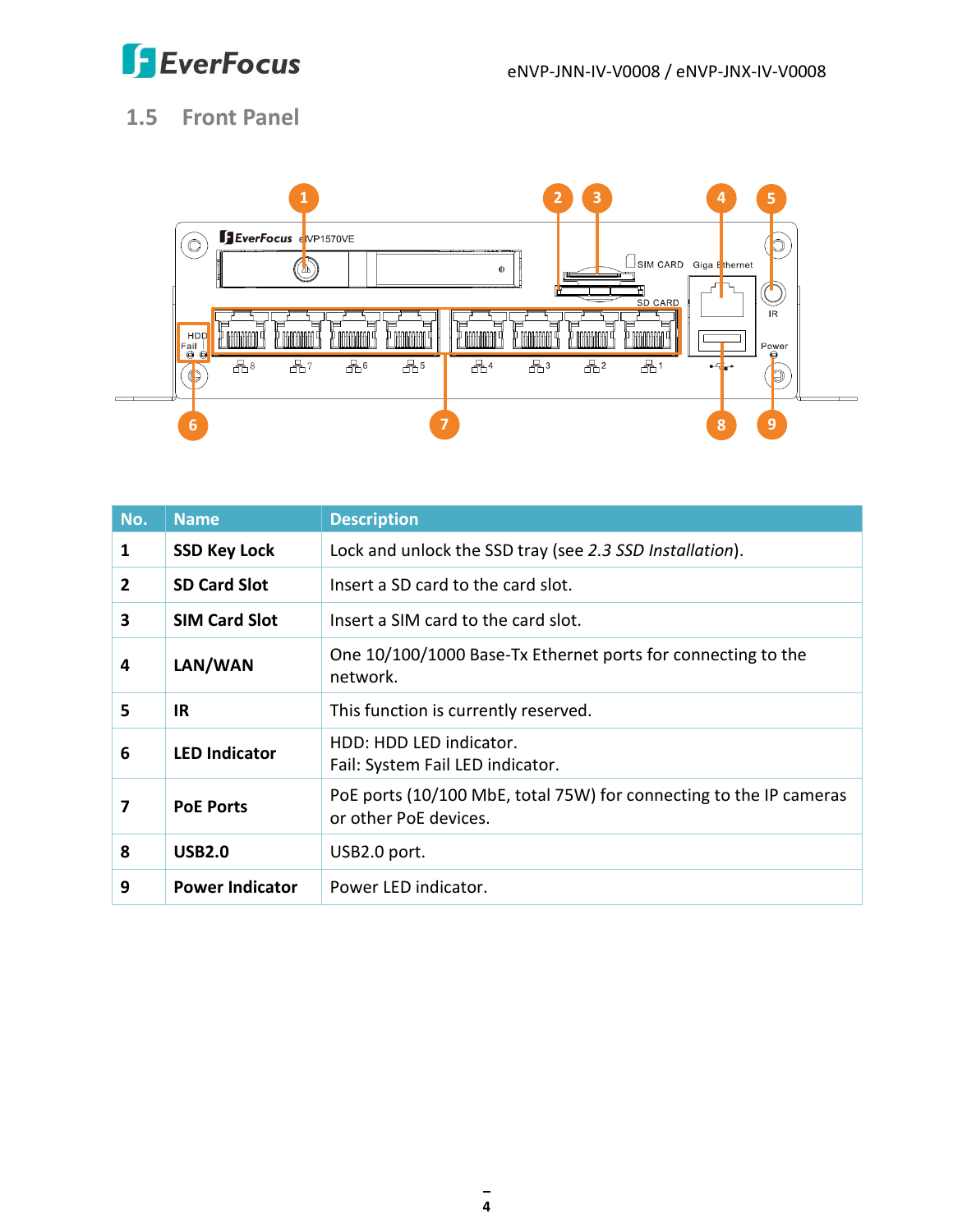

### <span id="page-9-0"></span>**1.6 Rear Panel**



| No.            | <b>Name</b>              | <b>Description</b>                                                                                                                                        |
|----------------|--------------------------|-----------------------------------------------------------------------------------------------------------------------------------------------------------|
| 1              | <b>Audio Input</b>       | Connects to audio input devices, such as microphones. Note that the<br>microphones with a (built-in) amplifier and external power supply are<br>required. |
| $\overline{2}$ | Antenna                  | Connects the antenna to the AI mobile NVR for 3G / 4G / WiFi / GPS<br>functions.                                                                          |
| 3              | <b>VGA Port</b>          | This port is currently reserved.                                                                                                                          |
| 4              | <b>Audio Output</b>      | Connects to an audio output device, such as speakers. Note that the<br>speakers with a (built-in) amplifier and external power supply are<br>required.    |
| 5              | <b>USB3.0</b>            | USB3.0 port.                                                                                                                                              |
| 6              | <b>HDMI Port</b>         | HDMI display output.                                                                                                                                      |
| 7              | RS-232 Port              | COM port for RS-232.                                                                                                                                      |
| 8              | RS-485 Port              | COM port for RS-485.                                                                                                                                      |
| 9              | Alarm IO                 | Provides 4 alarm inputs and 4 alarm outputs.                                                                                                              |
| 10             | <b>DC Power</b><br>Input | Connecting to the power source. For details, please refer to 2.2 Vehicle<br>Connection.                                                                   |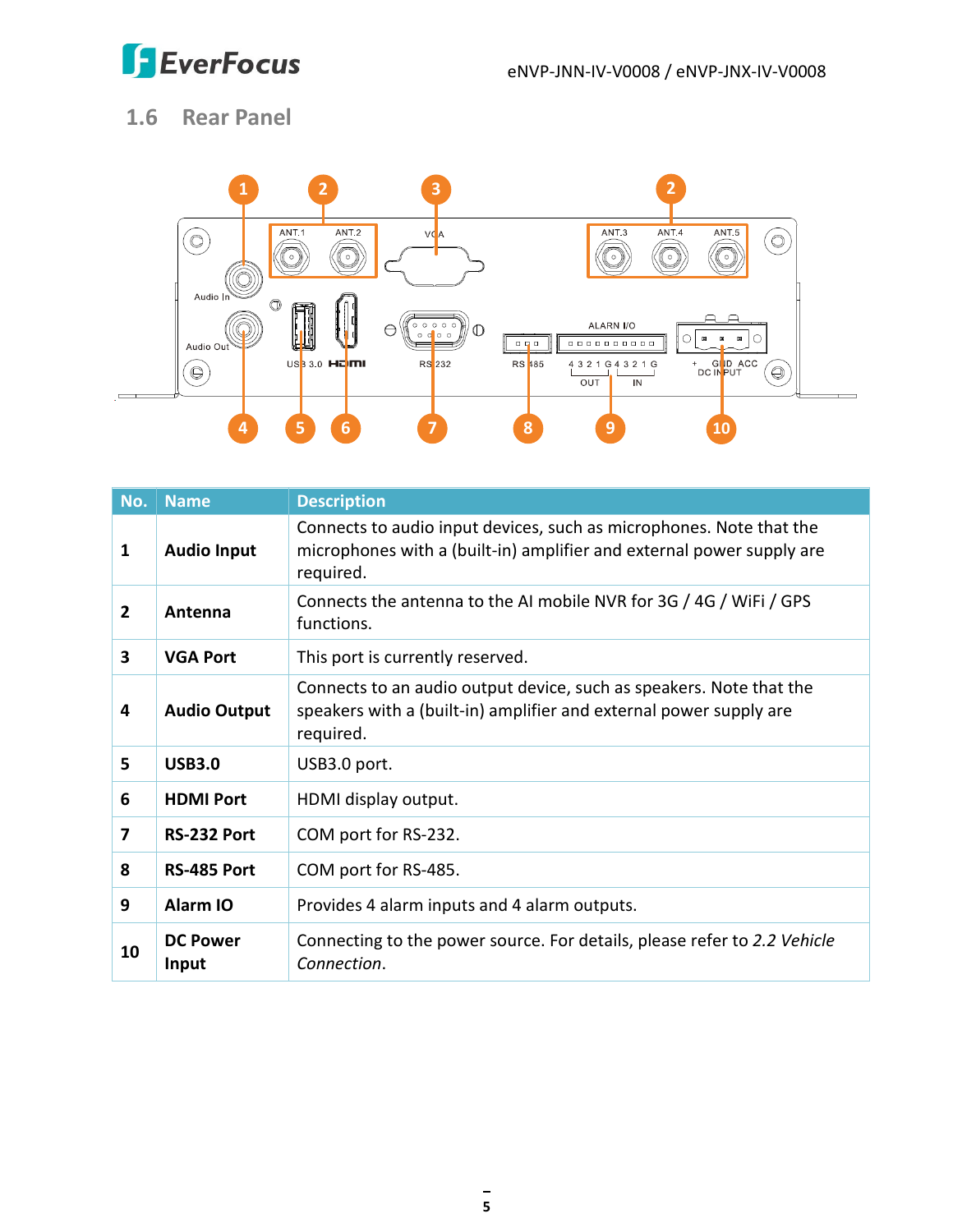

### <span id="page-10-0"></span>**1.7 Carrier Board**



11 12 13 14  ${\bf 16}$  ${\bf 17}$ 18  ${\bf 15}$ 

**Main Board Power Board**



### **IO Board**



| elVP1570VE-CB                                                 |                              |    |                              |  |
|---------------------------------------------------------------|------------------------------|----|------------------------------|--|
| 1                                                             | Console                      | 12 | Audio In                     |  |
| $\overline{2}$                                                | <b>VGA</b>                   | 13 | <b>USB 3.0</b>               |  |
| 3                                                             | <b>HDD Thermal Sensor</b>    | 14 | <b>HDMI</b>                  |  |
| 4                                                             | HDD Heater (Reserved)        | 15 | RS232                        |  |
| 5                                                             | <b>HDD Power</b>             | 16 | <b>RS485</b>                 |  |
| 6                                                             | Video In / Camera Power      | 17 | Alarm IO (4-input, 4-output) |  |
| 7                                                             | SATA Port x 2                | 18 | Power In                     |  |
| 8                                                             | 10/100 Ethernet PoE Port x 8 | 19 | SIM Card slot                |  |
| 9                                                             | <b>USB Port</b>              | 20 | SD Card slot                 |  |
| 10                                                            | <b>OTG</b>                   | 21 | 3G, 4G                       |  |
| 11                                                            | Audio Out                    | 22 | <b>GPS</b>                   |  |
| Dimensions (W x D x H)                                        |                              |    |                              |  |
| Main Board: 170 x 179.3 x 35 mm / 6.7" x 7.1" x 1.38"         |                              |    |                              |  |
| <b>Power Board:</b> 30.1 x 98 x 25 mm / 1.19" x 3.85" x 0.98" |                              |    |                              |  |
| IO Board: 45 x 98.3 x 18 mm / 1.77" x 3.87" x 0.71"           |                              |    |                              |  |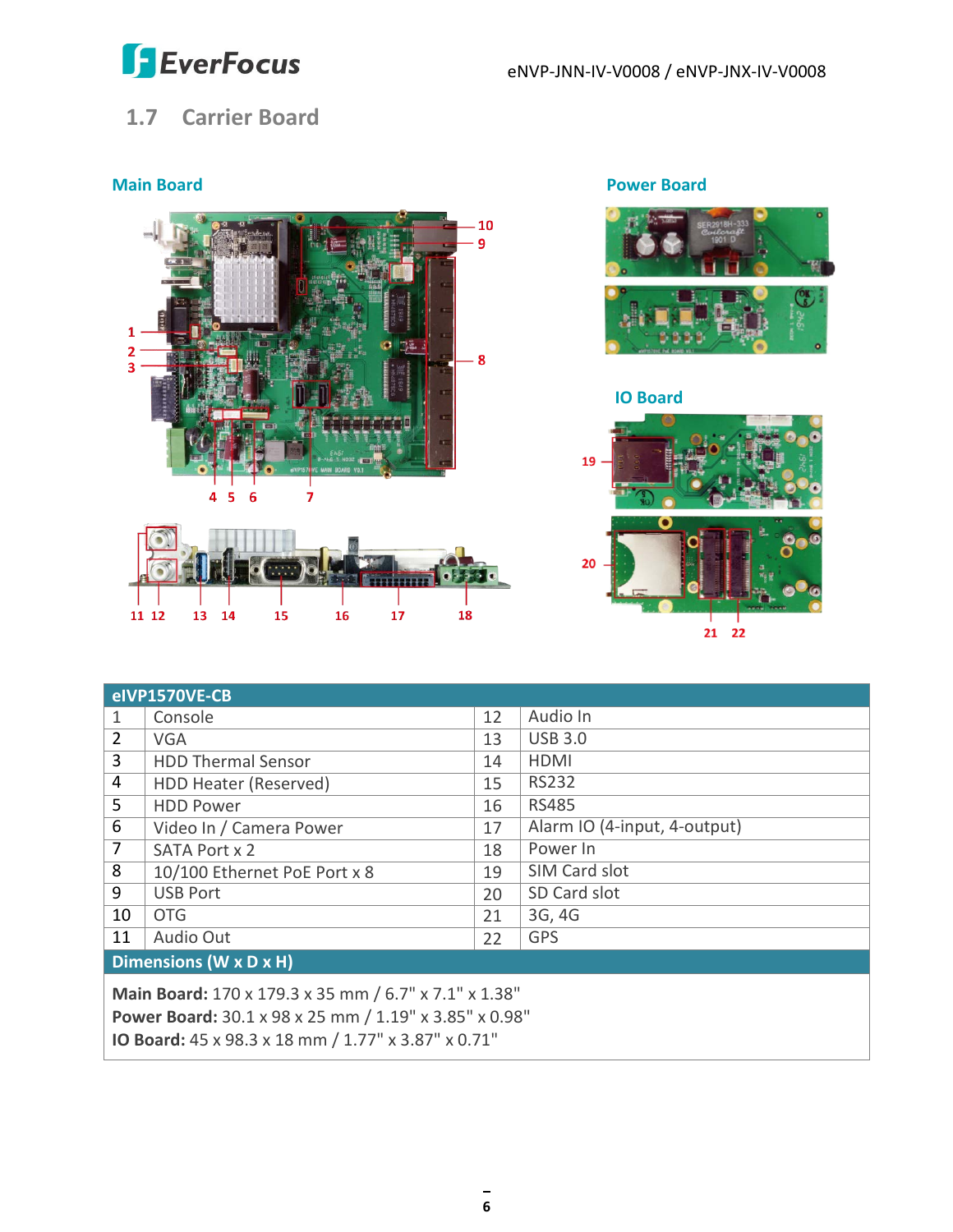

**Chapter**



### <span id="page-11-0"></span>**2. Connection and Installation**

### <span id="page-11-1"></span>**2.1 Mounting**

You can mount the AI mobile NVR onto a surface inside the vehicle.



Support-Mount

The **Mounting Bracket** is already installed on the AI mobile NVR. To mount the AI mobile NVR onto a surface, use the supplied 4 black screws and 8 spacers (place 2 spacers on each screw hole).

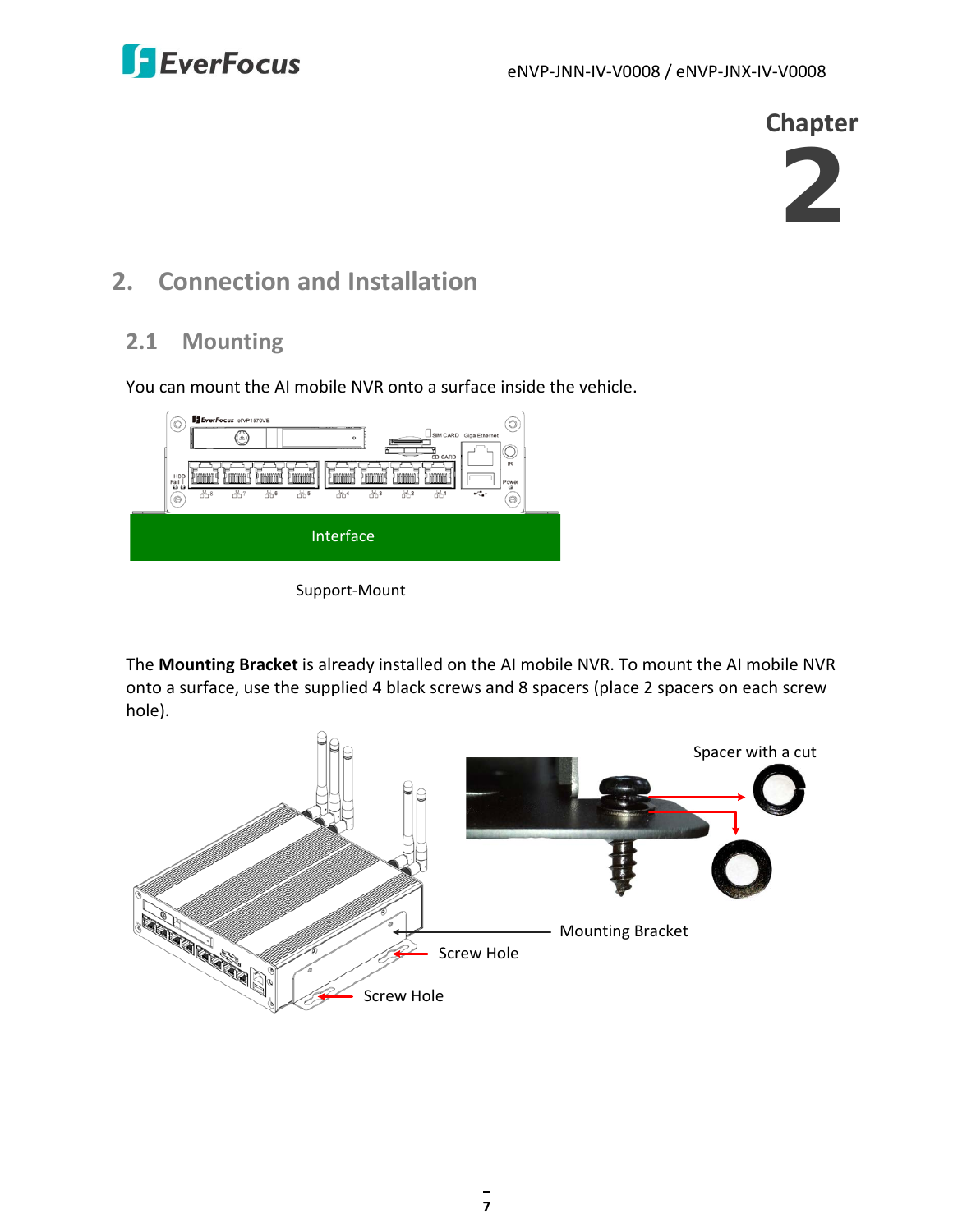

### <span id="page-12-0"></span>**2.2 Vehicle Connection**

The AI mobile NVR supports input power voltage between 9VDC ~ 36VDC. You can install the AI mobile NVR in all kinds of vehicles support the above power voltage. The diagrams below are examples to illustrate the connection inside a car / truck with 12VDC / 24VDC.

### <span id="page-12-1"></span>**2.2.1 Connecting to a Truck with 24VDC**



Glove box (inside or underneath)

Driver's seat (between the seat and the back panel) or underneath the Passenger seat



### **Note:**

- 1. If the car is without an ignition key, please connect the IGN (yellow) wire directly or via a switch to the vehicle battery.
- 2. It is suggested to use a relay in the installation. Otherwise, the AI mobile NVR will always draw the power from the vehicle battery.

**8**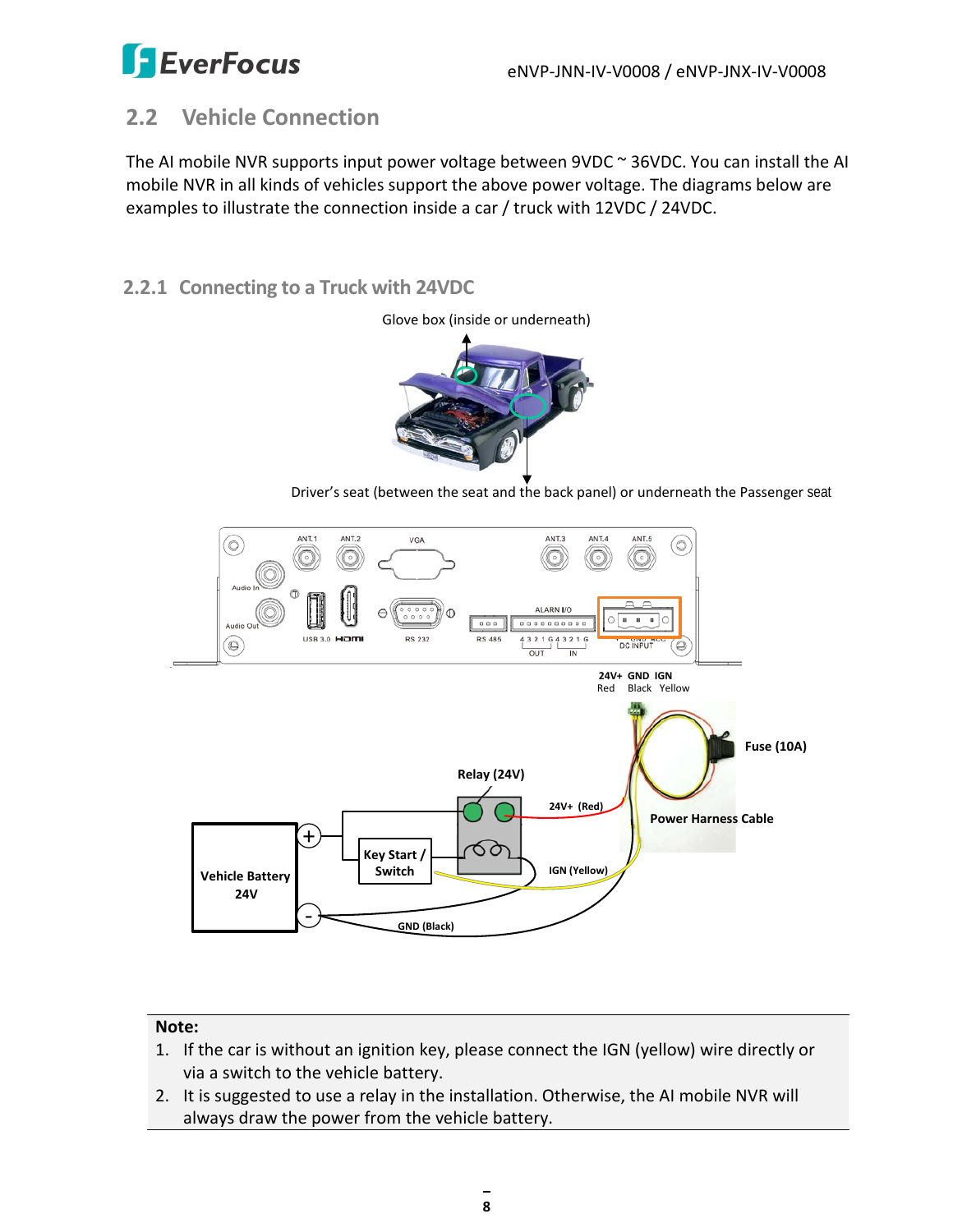

### <span id="page-13-0"></span>**2.2.2 Connecting to a Car with 12VDC**



### **Note:**

- 1. If the car is without an ignition key, please connect the IGN (yellow) wire directly or via a switch to the vehicle battery.
- 2. It is suggested to use a relay in the installation. Otherwise, the AI mobile NVR will always draw the power from the vehicle battery.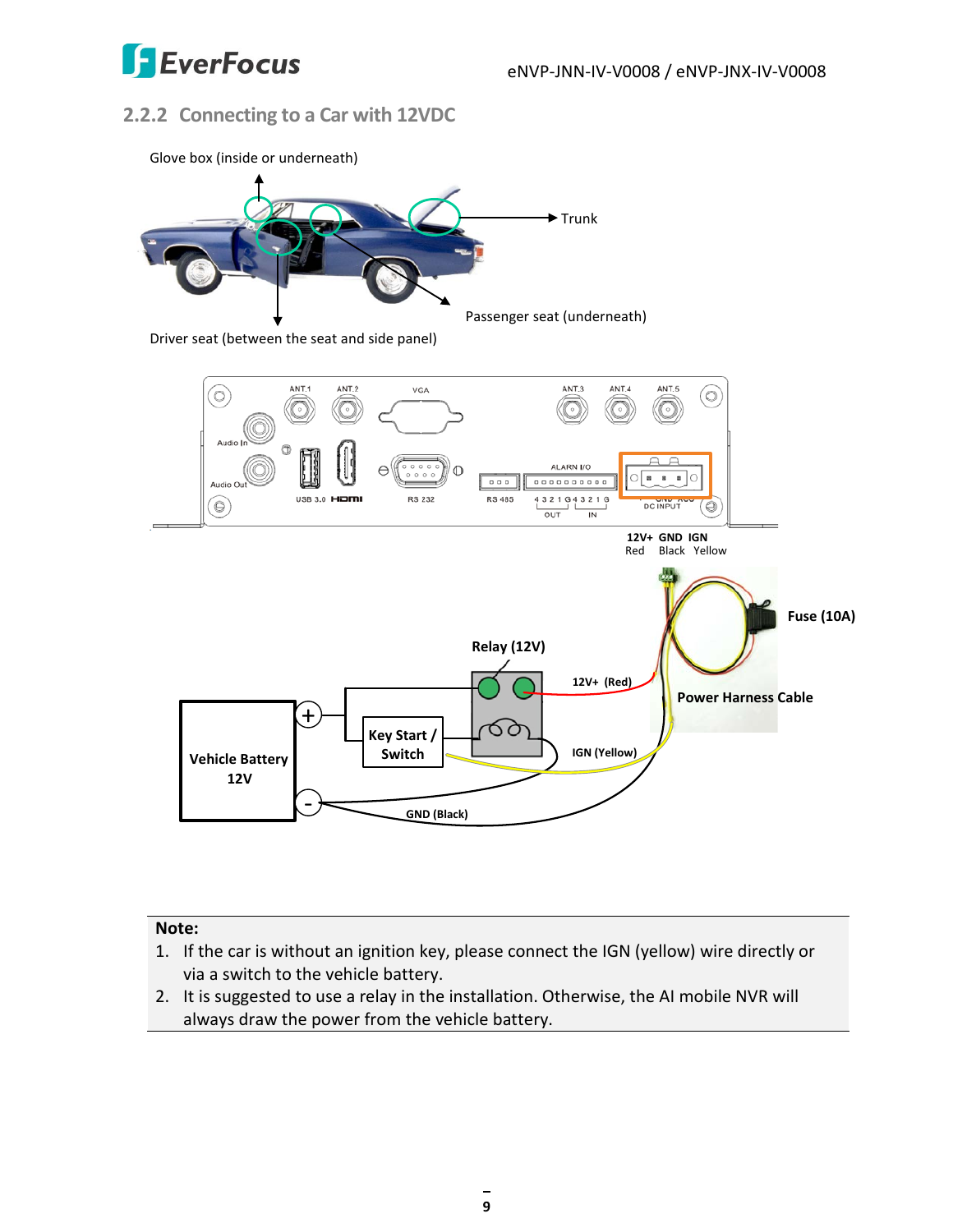

### <span id="page-14-0"></span>**2.3 SSD Installation**

Users can install one 2.5" SSD into the AI mobile NVR for recording. Please follow the steps below to install the SSD.

**Note:** The AI mobile NVR does not support hot swap for the SSD. Ensure to power off the device before removing the SSD. Also ensure to remove the SSD only after the power was completely shut off. This would protect and extend the operating life of the SSD.

1. Make sure the AI mobile NVR is powered-off. Unlock the SSD Tray (turn clockwise) using the supplied **SSD Lock Key**.



2. To install the SSD, pull the **Release Latch** to open the **SSD Tray Arm**.



3. Insert an SSD into the SSD tray and then push back the **SSD Tray Arm**.

**Note:** The models support SSD height with 7mm and 9.5mm. If 7mm SSD is in use, it is strongly recommended to use a spacer to increase the SSD height from 7mm to 9.5mm to prevent from wobbling and vibration.

4. Lock the SSD Tray using the supplied **SSD Lock Key**.

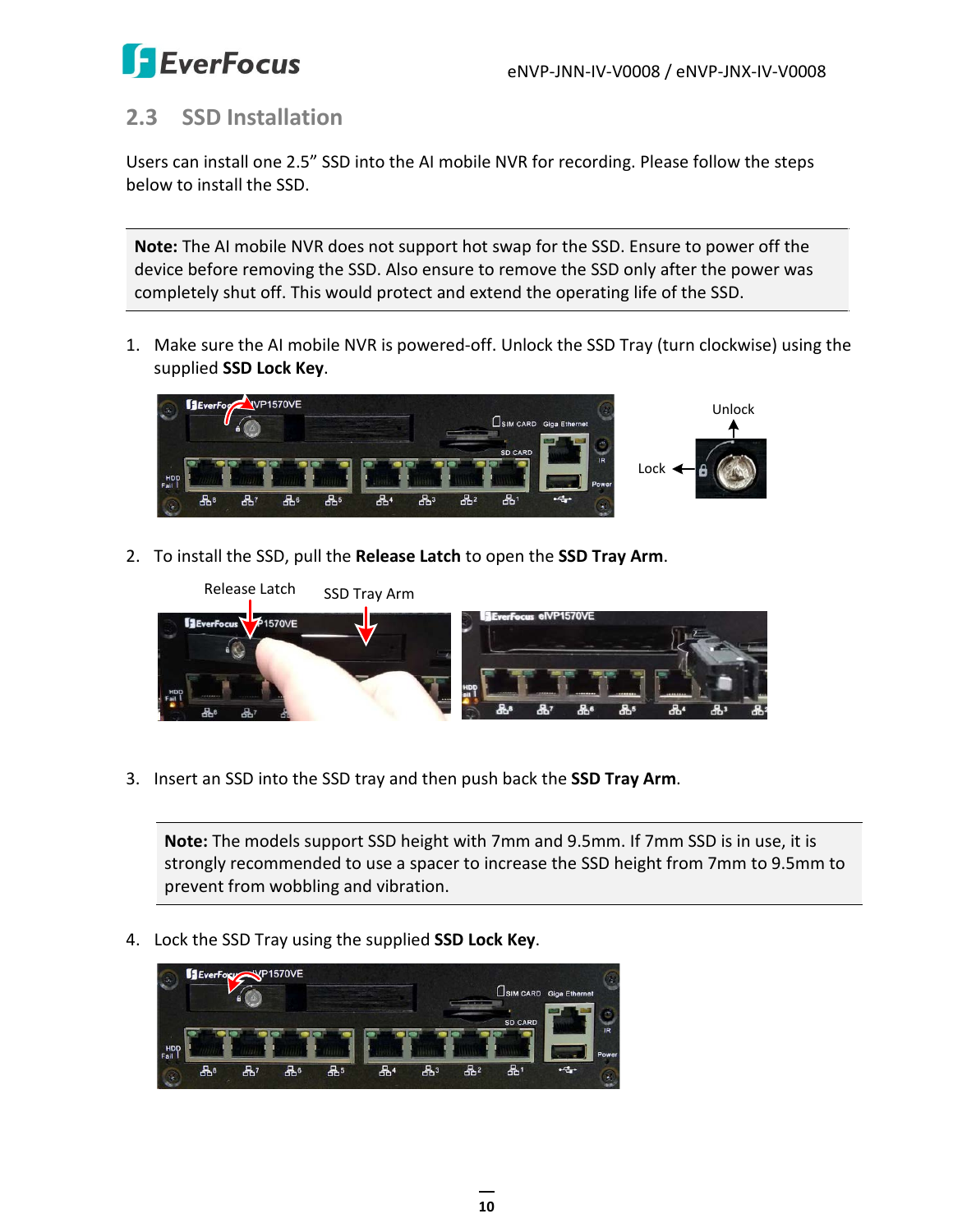**Chapter**



### <span id="page-15-0"></span>**3. Specification**

### <span id="page-15-1"></span>**3.1 eNVP-JNN-IV-V0008 (eIVP1570VE)**

| Model No.                              |                     | eNVP-JNN-IV-V0008 (eIVP1570VE)                                                                                    |                                                                                                              |  |  |
|----------------------------------------|---------------------|-------------------------------------------------------------------------------------------------------------------|--------------------------------------------------------------------------------------------------------------|--|--|
|                                        | <b>CPU</b>          | Quad-core ARM® Cortex®-A57 MPCore processor                                                                       |                                                                                                              |  |  |
| System                                 | <b>GPU</b>          | NVIDIA Maxwell™ architecture with 128 NVIDIA CUDA® cores                                                          |                                                                                                              |  |  |
|                                        | <b>Main Memory</b>  | Onboard 4 GB 64-bit LPDDR4                                                                                        |                                                                                                              |  |  |
|                                        | <b>OS</b>           | 16 GB eMMC                                                                                                        |                                                                                                              |  |  |
|                                        | Format              | H.265 / H.264                                                                                                     |                                                                                                              |  |  |
| Video                                  | Video Input         | SKU1: IP camera x 8 ;<br>SKU2: IP camera x 4, analog camera x 4 (M12 to BNC x 4, with DC-<br>Jack x 4 (total 2A)) |                                                                                                              |  |  |
|                                        | <b>Video Output</b> | 1x HDMI 2.0 a/b maximum 3840 x 2160; VGA x 1 (optional)                                                           |                                                                                                              |  |  |
|                                        | Resolution          | 1 x 4K @ 60fps   2 x 4K @ 30fps   8 x 1080p @ 30fps                                                               |                                                                                                              |  |  |
|                                        | Audio Input         | RCA x1                                                                                                            |                                                                                                              |  |  |
| Audio<br><b>Audio Output</b><br>RCA x1 |                     |                                                                                                                   |                                                                                                              |  |  |
|                                        | Format              | H.265 / H.264                                                                                                     |                                                                                                              |  |  |
| Recording                              | Resolution          | 4K @ 60fps   2x 4K @ 30fps   8x 1080p @ 30fps                                                                     |                                                                                                              |  |  |
|                                        | <b>SATA SSD</b>     | 1 x 2.5" SATA (removable)                                                                                         |                                                                                                              |  |  |
| Storage                                | <b>RAID</b>         | <b>NA</b>                                                                                                         |                                                                                                              |  |  |
|                                        | Ethernet            | GbE port x1, PoE ports (10/100 MbE, total 75W): SKU1 x 8 PoE, SKU2<br>x 4 PoE                                     |                                                                                                              |  |  |
| <b>Network</b>                         | Wi-Fi               | Optional                                                                                                          |                                                                                                              |  |  |
|                                        | 3G / 4G             | Optional                                                                                                          |                                                                                                              |  |  |
|                                        | $GPS / G$ -         | Onboard G-Sensor, GPS (optional)                                                                                  |                                                                                                              |  |  |
| Alarm                                  | Alarm Input         | Alarm Input x 4                                                                                                   |                                                                                                              |  |  |
|                                        | <b>Alarm Output</b> | Alarm Output x 4                                                                                                  |                                                                                                              |  |  |
| Interface                              | Front I/O<br>Panel  | Power button x 1<br>IR receiver x 1<br>USB 2.0 x 1<br>GbE port x 1; PoE port x 8                                  | Micro USB2.0 (Internal OTG) x<br>1<br>2.5" SSD bay x 1<br>SIM card slot x 1<br>LED indicator x 2 (HDD, Fail) |  |  |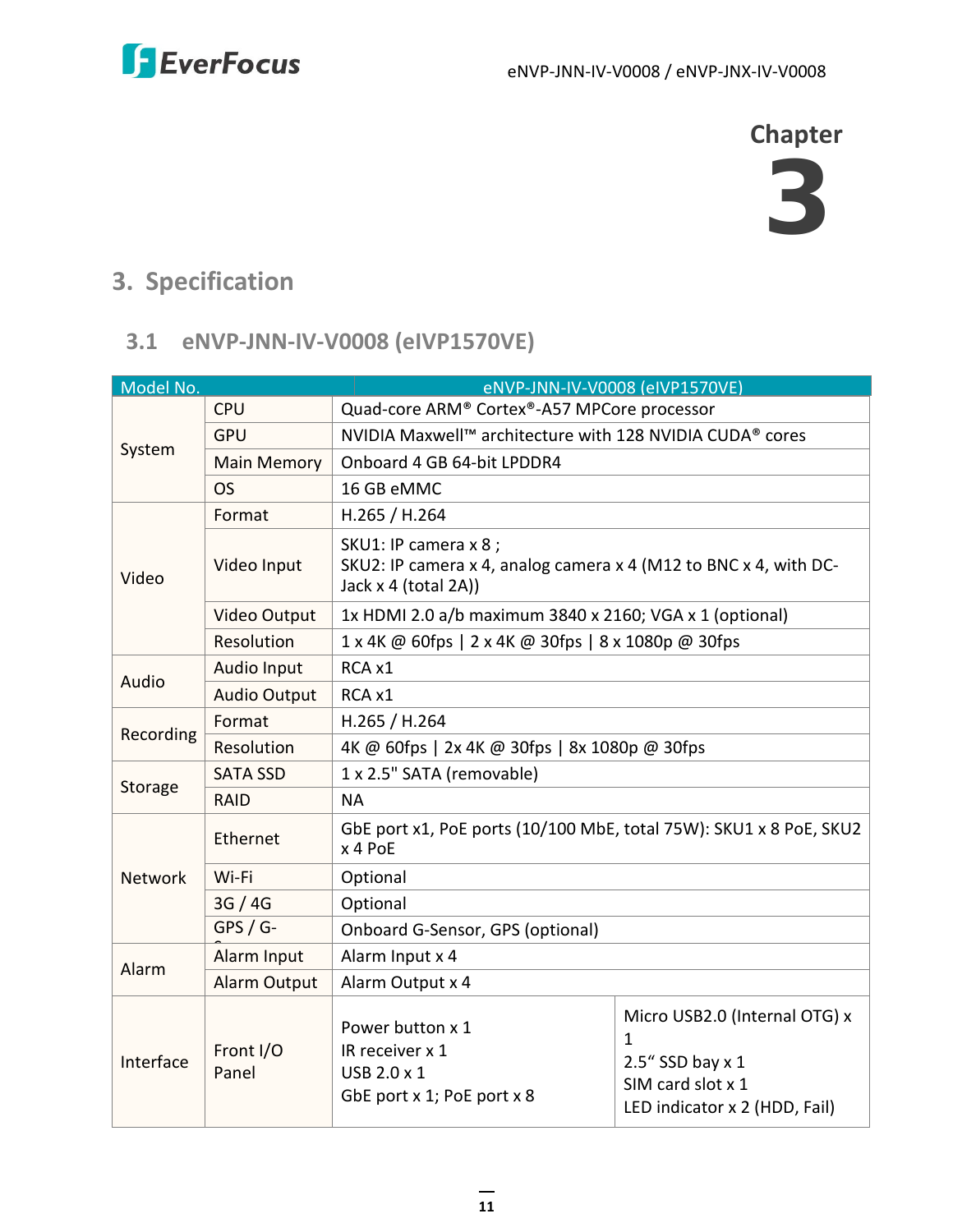

|              | Rear I/O Panel                               | Audio input x 1, Audio output x 1<br>USB 3.0 x 1, RS-232 x 1, RS485 x 1<br>HDMI x 1 | Alarm IO (4-input, 4-output) x<br>1<br>Power input x 1<br>Antenna port x 5 |  |
|--------------|----------------------------------------------|-------------------------------------------------------------------------------------|----------------------------------------------------------------------------|--|
|              | <b>Expansion Slot</b>                        | Mini PCIe x 2 (full-size USB2.0 x 1, half-size USB2.0 x 1)                          |                                                                            |  |
| Power Supply |                                              | DC $9 - 36V$ (with ignition pin)                                                    |                                                                            |  |
|              | <b>Dimensions</b><br>$(W \times D \times H)$ | 175.6 x 183.3 x 50.5mm / 6.9" x 7.2" x 2" (without bracket)                         |                                                                            |  |
|              | <b>Gross Weight</b>                          | $1.8$ kg / 4lb                                                                      |                                                                            |  |
| General      | Operating<br>Temperature                     | $-4^{\circ}$ F ~149°F (-20°C ~+65°C)                                                |                                                                            |  |
|              | Storage<br>Temperature                       | $-4^{\circ}$ F ~185°F (-20°C ~+85°C)                                                |                                                                            |  |
|              | Storage<br>Humidity                          | 95% @ 40 °C (non-condensing)                                                        |                                                                            |  |
|              | Vibration/<br><b>Shock</b>                   | MIL-STD-810G                                                                        |                                                                            |  |
|              | Certification                                | CE, FCC certified; (EN50155, E-Mark project-based)                                  |                                                                            |  |

Note: All specifications are subject to change without notice.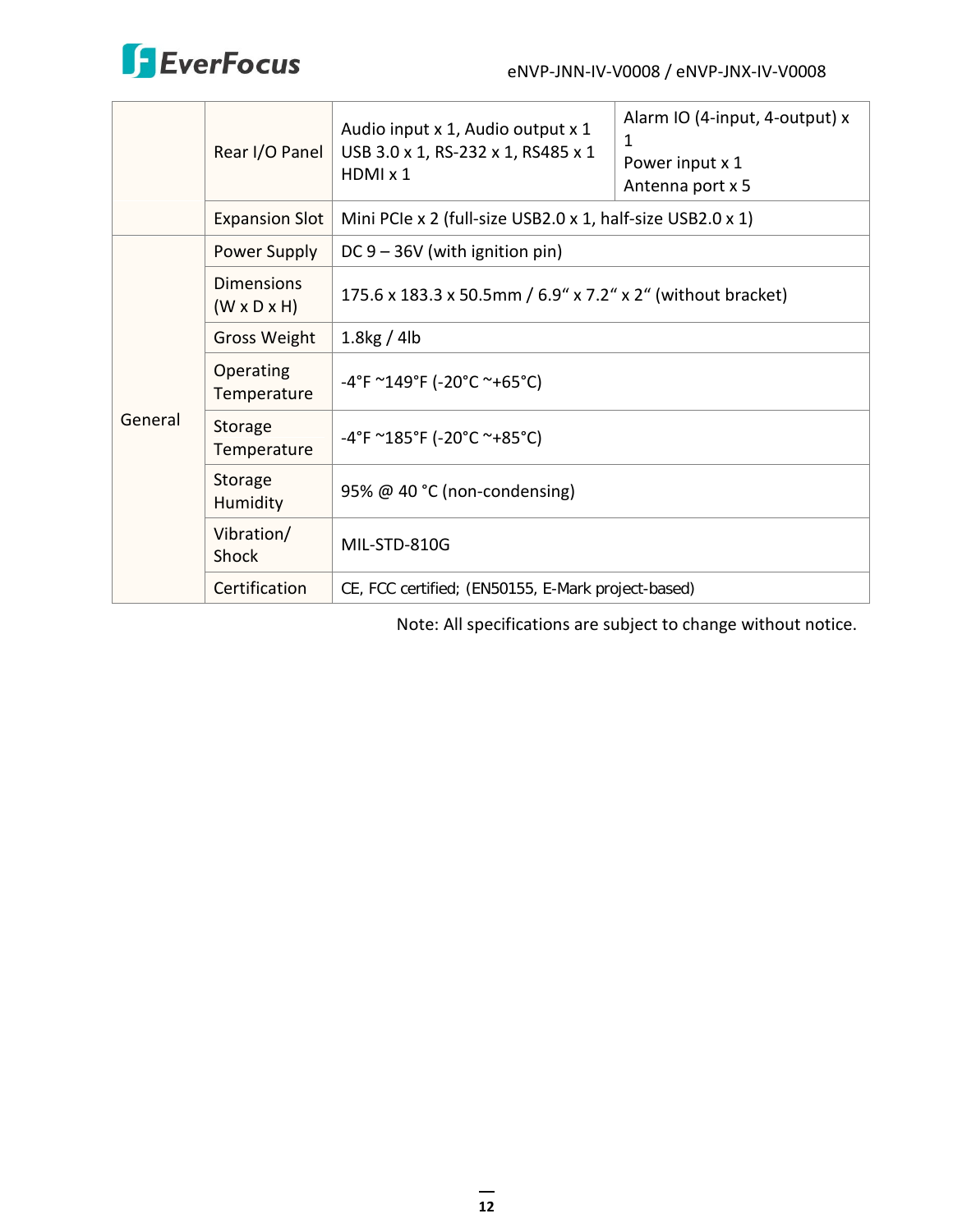

### <span id="page-17-0"></span>**3.2 eNVP-JNX-IV-V0008**

| Model No.      |                                              | eNVP-JNX-IV-V0008                                                                   |                                                                                                                 |  |  |
|----------------|----------------------------------------------|-------------------------------------------------------------------------------------|-----------------------------------------------------------------------------------------------------------------|--|--|
|                | <b>CPU</b>                                   | 6-core NVIDIA Carmel ARM®v8.2 64-bit CPU 6MB L2 + 4MB L3<br>processor               |                                                                                                                 |  |  |
| System         | GPU                                          | [INT8]                                                                              | NVIDIA Volta™ architecture with 384 NVIDIA CUDA® cores (21 TOPS                                                 |  |  |
|                | <b>Main Memory</b>                           | Onboard 8 GB 128-bit LPDDR4x @ 1600 MHz 51.2GB/s                                    |                                                                                                                 |  |  |
|                | <b>OS</b>                                    | 16 GB eMMC 5.1                                                                      |                                                                                                                 |  |  |
|                | Format                                       | H.265 / H.264                                                                       |                                                                                                                 |  |  |
| Video          | Video Input                                  | SKU1: IP camera x 16;                                                               |                                                                                                                 |  |  |
|                | Video Output                                 | 1x HDMI 2.0 a/b maximum 3840 x 2160; VGA x 1 (optional)                             |                                                                                                                 |  |  |
|                | Resolution                                   | 4K @ 60fps x 2   4K @ 30fps x 4   1080p @ 30fps x 16                                |                                                                                                                 |  |  |
| Audio          | Audio Input                                  | RCA x1                                                                              |                                                                                                                 |  |  |
|                | <b>Audio Output</b>                          | RCA x1                                                                              |                                                                                                                 |  |  |
| Recording      | Format                                       | H.265 / H.264                                                                       |                                                                                                                 |  |  |
|                | Resolution                                   | 4K @ 60fps x 2   4K @ 30fps x 4   1080p @ 30fps x 16                                |                                                                                                                 |  |  |
|                | <b>SATA SSD</b>                              | 1 x 2.5" SATA (removable)                                                           |                                                                                                                 |  |  |
| Storage        | <b>RAID</b>                                  | <b>NA</b>                                                                           |                                                                                                                 |  |  |
|                | Ethernet                                     | GbE port x1, PoE ports (10/100 MbE, total 75W): SKU1 x 8 PoE                        |                                                                                                                 |  |  |
| <b>Network</b> | Wi-Fi                                        | Optional                                                                            |                                                                                                                 |  |  |
|                | 3G/4G                                        | Optional                                                                            |                                                                                                                 |  |  |
|                | $GPS / G-$                                   | Onboard G-Sensor, GPS (optional)                                                    |                                                                                                                 |  |  |
| Alarm          | Alarm Input                                  | Alarm Input x 4                                                                     |                                                                                                                 |  |  |
|                | Alarm Output                                 | Alarm Output x 4                                                                    |                                                                                                                 |  |  |
|                | Front I/O<br>Panel                           | Power button x 1<br>IR receiver x 1<br>USB 2.0 x 1<br>GbE port x 1; PoE port x 8    | Micro USB2.0 (Internal OTG) x<br>1<br>$2.5''$ SSD bay x 1<br>SIM card slot x 1<br>LED indicator x 2 (HDD, Fail) |  |  |
| Interface      | Rear I/O Panel                               | Audio input x 1, Audio output x 1<br>USB 3.0 x 1, RS-232 x 1, RS485 x 1<br>HDMI x 1 | Alarm IO (4-input, 4-output) x<br>1<br>Power input x 1<br>Antenna port x 5                                      |  |  |
|                | <b>Expansion Slot</b>                        | Mini PCIe x 2 (full-size USB2.0 x 1, half-size USB2.0 x 1)                          |                                                                                                                 |  |  |
|                | Power Supply                                 | DC $9 - 36V$ (with ignition pin)                                                    |                                                                                                                 |  |  |
| General        | <b>Dimensions</b><br>$(W \times D \times H)$ | 175.6 x 183.3 x 50.5mm / 6.9" x 7.2" x 2" (without bracket)                         |                                                                                                                 |  |  |
|                | <b>Gross Weight</b>                          | $1.8$ kg / 4lb                                                                      |                                                                                                                 |  |  |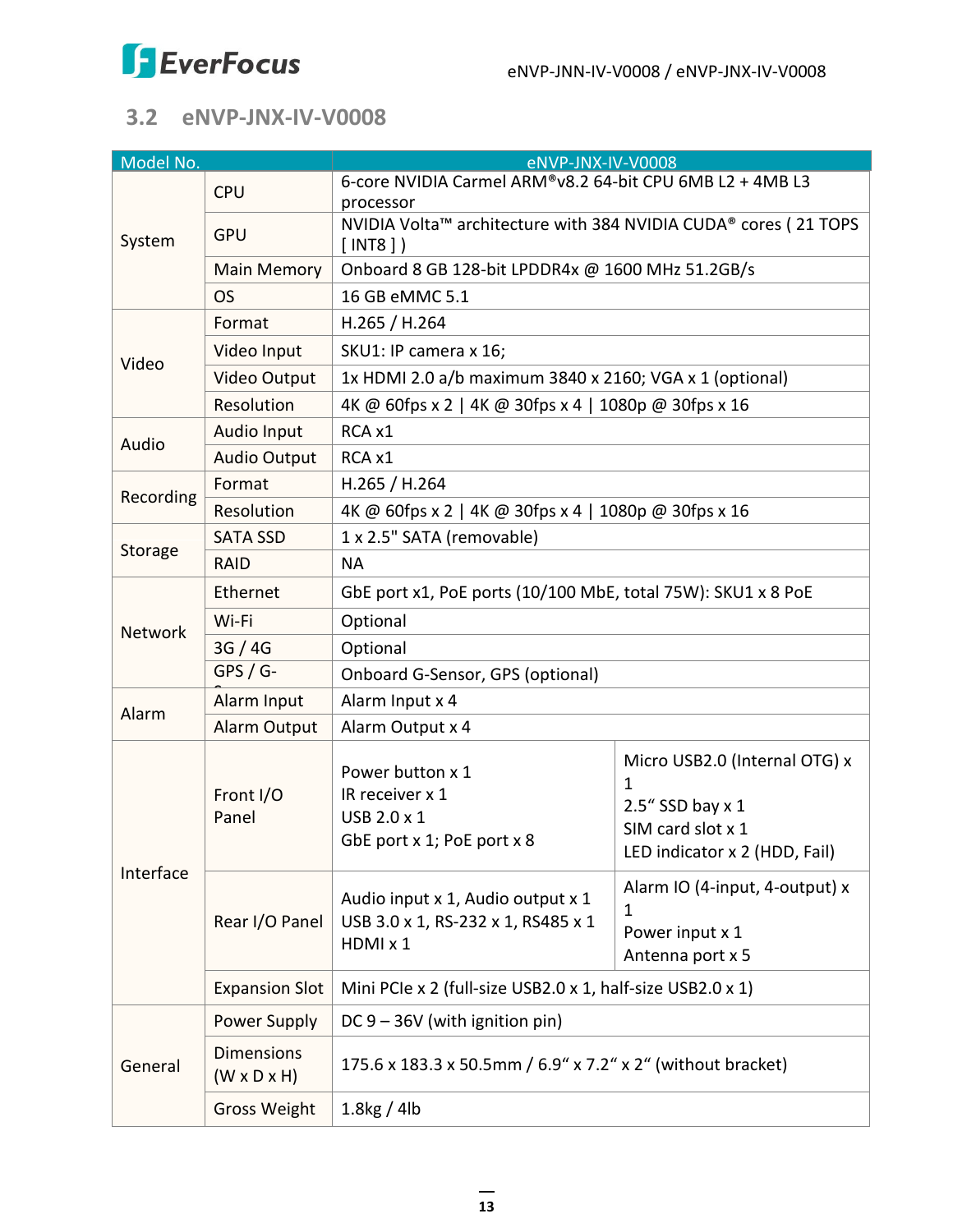

|  | <b>Operating</b><br>Temperature | $-4^{\circ}$ F ~149°F (-20°C ~+65°C)               |
|--|---------------------------------|----------------------------------------------------|
|  | Storage<br>Temperature          | $-4^{\circ}$ F ~185°F (-20°C ~+85°C)               |
|  | Storage<br>Humidity             | 95% @ 40 °C (non-condensing)                       |
|  | Vibration/<br>Shock             | MIL-STD-810G                                       |
|  | Certification                   | CE, FCC certified; (EN50155, E-Mark project-based) |

Note: All specifications are subject to change without notice.